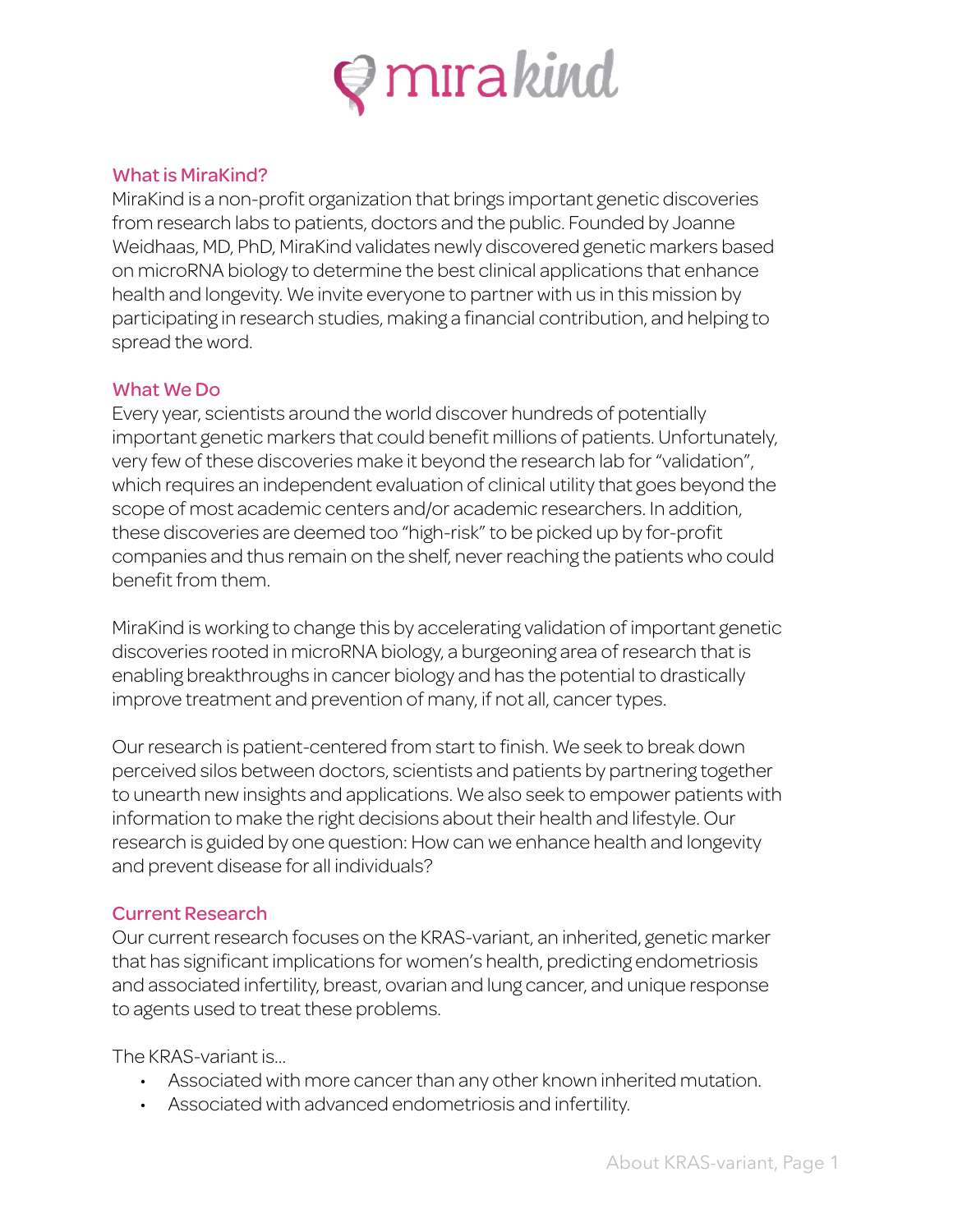- Associated with a lifetime risk of breast cancer of > 20%, supporting eligibility for higher-level screening.
- Associated with risk of developing multiple cancers in the same individual — the KRAS-variant is found in 50% of women with three separate cancers.
- Usually associated with post-menopausal ovarian cancer, allowing the opportunity for ovarian cancer prevention without lifestyle impact.
- The genetic cause of cancer for over 50% of Hereditary Breast and Ovarian Cancer (HBOC) families without other known genetic causes, allowing relatives to be tested for a marker to know if they have inherited risk.

Recent studies suggest that individuals with the KRAS-variant respond differently to certain hormonal exposures throughout their lifetime. We are working to understand how things like birth control pill use, child birth, in vitro fertilization, hormone replacement therapy and other exposures can influence disease risk for KRAS-variant individuals.

We invite everyone to partner with us by enrolling in research studies, making a financial contribution, and helping us spread the word about our work. Visit mirakind.org to learn more.

Join us and help humankind! www.mirakind.org